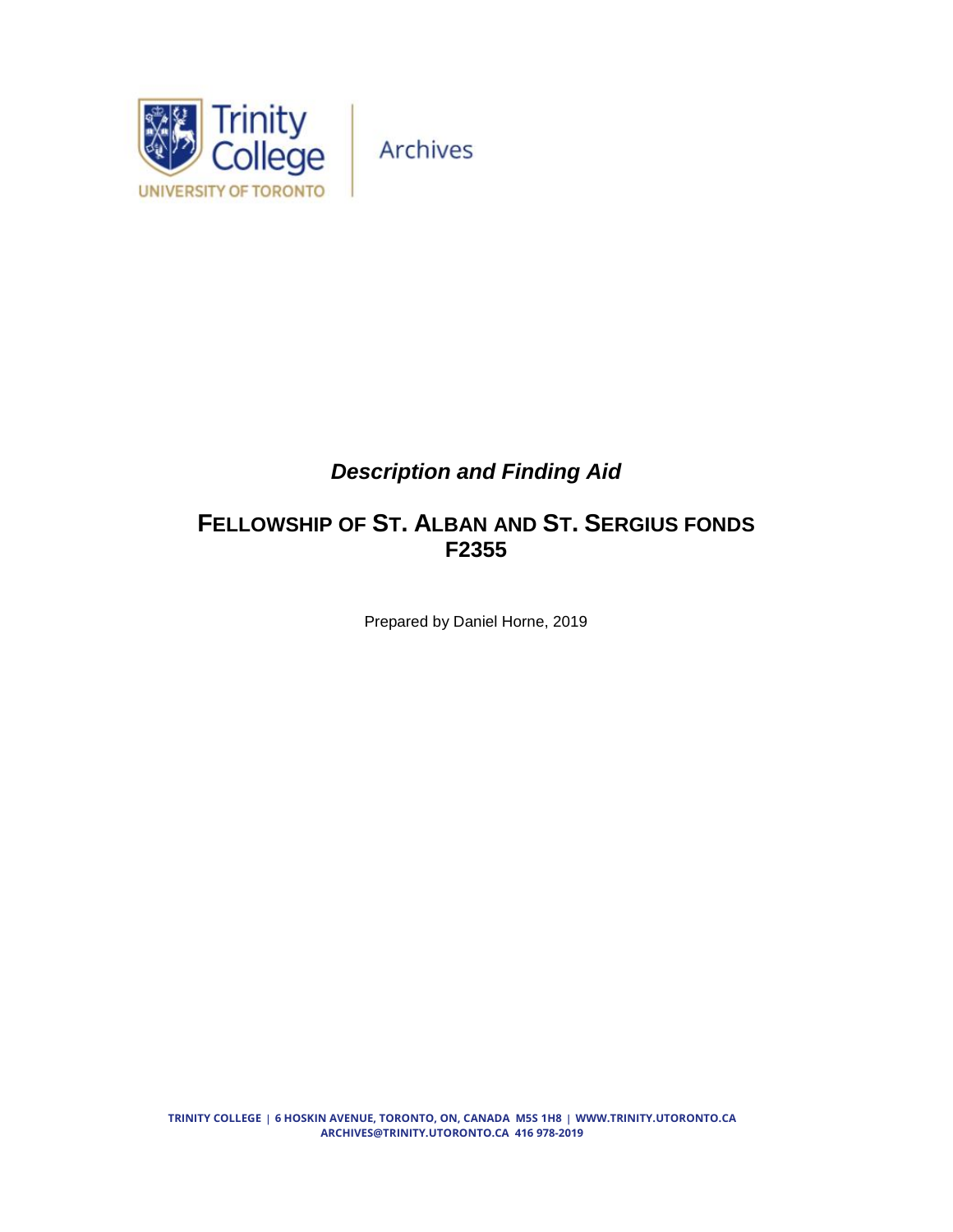## **FELLOWSHIP OF SAINT ALBAN AND SAINT SERGIUS FONDS**

## **Dates of creation:**

1955-1979

#### **Extent:**

0.13 m of textual records

#### **Administrative history:**

The fellowship of Saint Alban and Saint Sergius (FSASS) was founded in 1928 in St. Albans, England following a Student Christian Movement "Anglo-Russian Student Conference". It followed earlier contact with the Orthodox Church in England, largely of western converts and, by the 1920s, refugees from the Russian Revolution.

The FSASS is dedicated to contact between Eastern and Western Christians, especially Anglicans and Orthodox. It focuses on study and personal contact, with yearly conferences in the UK, and on sharing Eucharistic services. It publishes and distributes a journal, *Sobornost*.

The Canadian chapter began in 1955 but applications were not sorted out until the following year, when it was officially set up at Trinity College. Beyond Toronto, the FSASS was mainly active in Ontario, with some involvement by the rest of Canada. It seems to have suffered from organizational and administrative difficulties in the early 60s and again in the early 70s, and is currently defunct. It ceased to meet at some time in the mid-1980s, with record-keeping ending before that point.

#### **Scope and content:**

The fonds consists of administrative records kept by the Canadian chapter of the Fellowship, and includes correspondence, minutes, membership lists, programs, published material and forms.

## **Notes**

*Acquisition history:* Donated by Fr. Stephen Platt, general secretary of FSASS, October 3<sup>rd</sup>, 2018.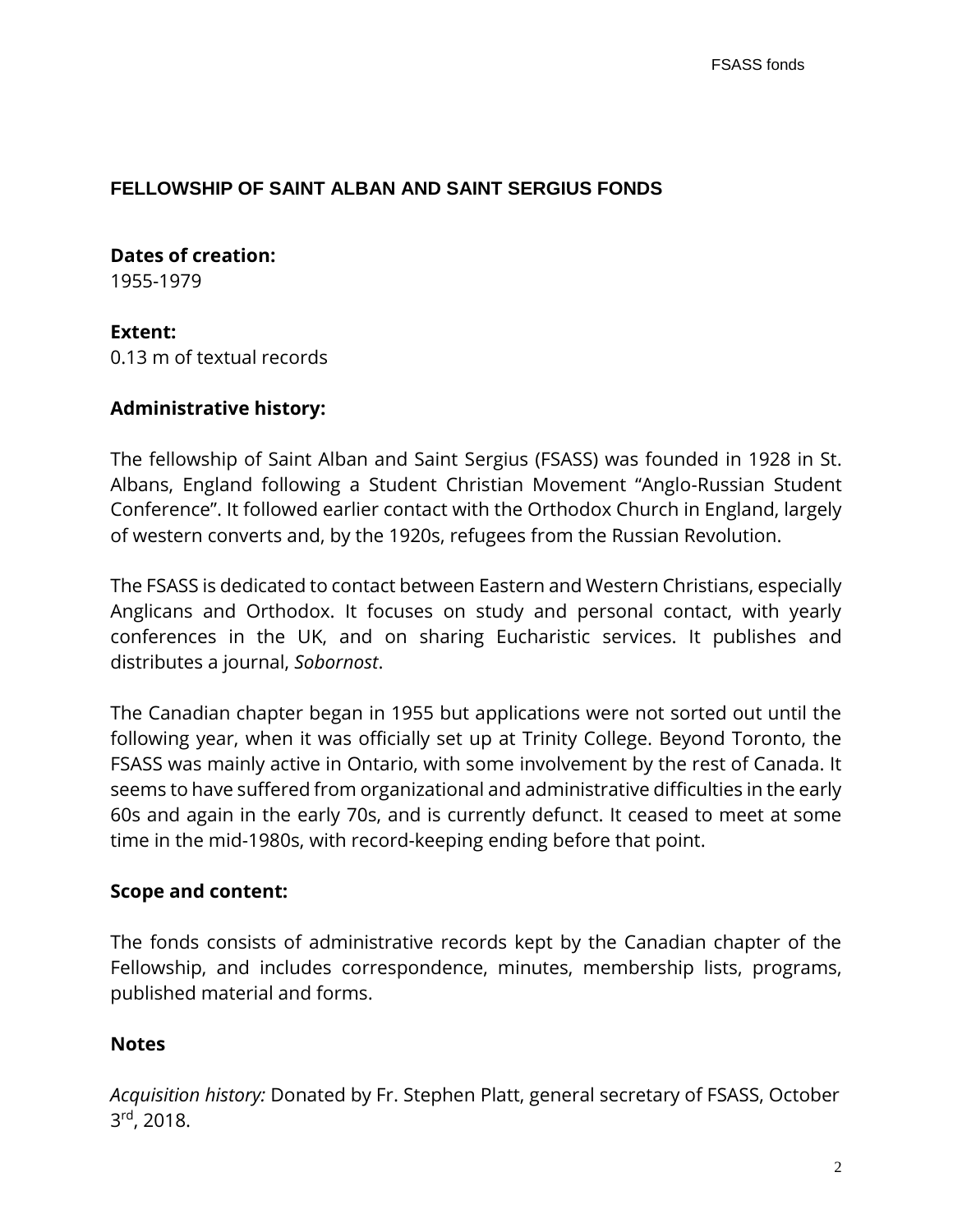*Arrangement:* Original order has been maintained

*Restrictions on access*: None

*Terms governing use and reproduction / publication*: Various copyright holders. It is the researcher's responsibility to obtain permission to publish any part of the fonds.

## **Provenance access points**:

Fellowship of St. Alban and St. Sergius (Canada)

## **Location / File Listing:**

| <b>FOLDER/UNIT TITLE</b> | <b>START</b><br><b>DATE</b> | <b>END</b><br><b>DATE</b> | <b>CONTENTS</b>                                                                                                                                                             | BOX/<br>FILE # |
|--------------------------|-----------------------------|---------------------------|-----------------------------------------------------------------------------------------------------------------------------------------------------------------------------|----------------|
| 1955-65                  | 1955                        | 1964                      | Bulletins, correspondence,<br>financials, fundraising, leaflets and<br>pamphlets, mailing and<br>membership lists, meeting<br>notices/agendas/minutes, orders<br>of service | $1 - 1$        |
| 1965                     | 1965                        | 1965                      | Annual report (1964-65), bulletins,<br>correspondence, executive lists,<br>leaflets and pamphlets, meeting<br>notices/agendas/minutes, orders<br>of service                 | $1 - 2$        |
| 1966                     | 1966                        | 1966                      | Correspondence, executive lists,<br>financials, fundraising, leaflets and<br>pamphlets, meeting<br>notices/agendas/minutes, orders<br>of service, programs                  | $1 - 3$        |
| 1967                     | 1967                        | 1967                      | Correspondence, executive lists,<br>meeting notices/agendas/minutes,                                                                                                        | $1 - 4$        |